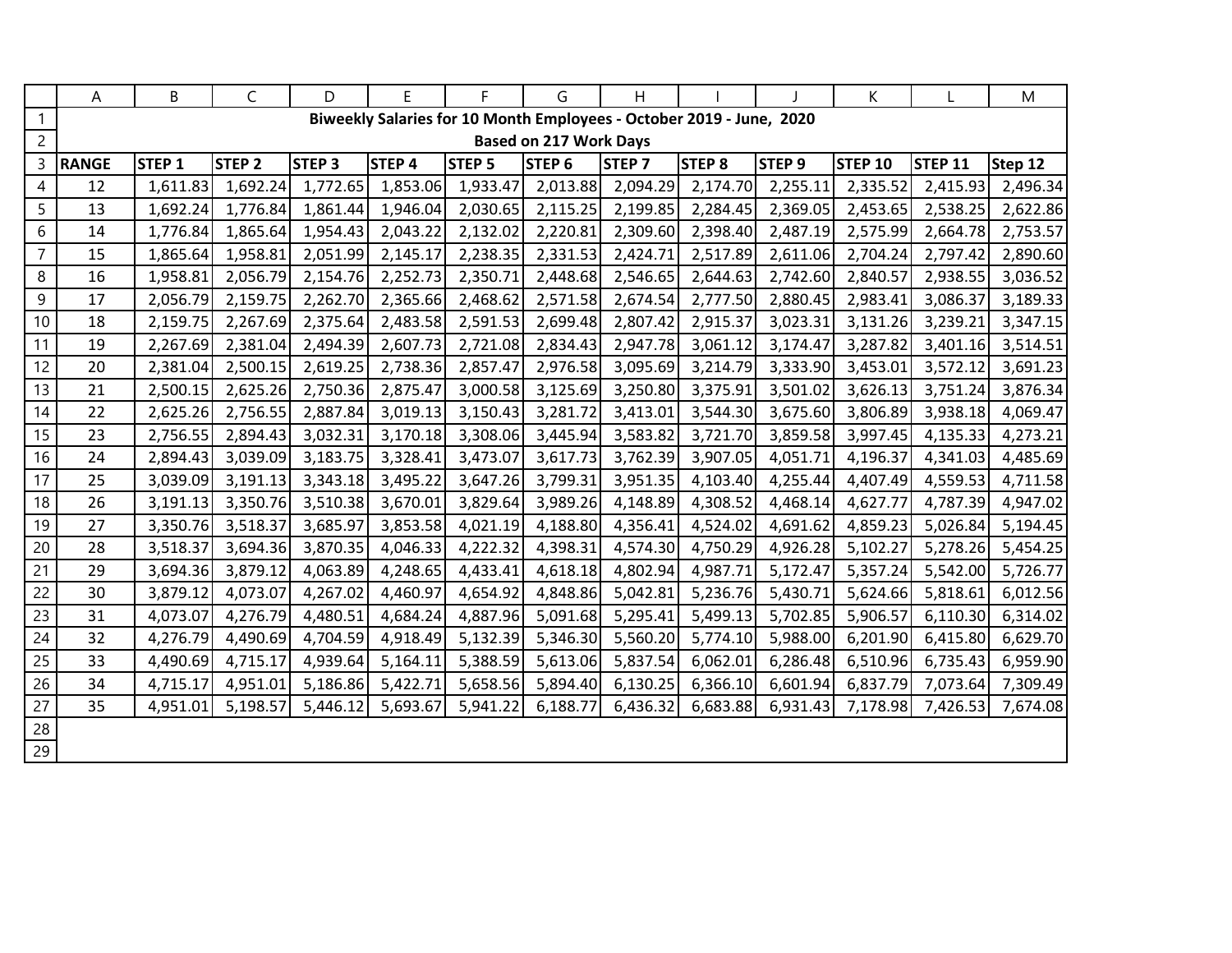|    | A            | B                 | C             | D            | E            | F.            | G                             | H.            |                                                                        |                   | K              |                | M        |
|----|--------------|-------------------|---------------|--------------|--------------|---------------|-------------------------------|---------------|------------------------------------------------------------------------|-------------------|----------------|----------------|----------|
| 30 |              |                   |               |              |              |               |                               |               | Biweekly Salaries for 10 Month Employees - September 2020 - June, 2021 |                   |                |                |          |
| 31 |              |                   |               |              |              |               | <b>Based on 217 Work Days</b> |               |                                                                        |                   |                |                |          |
| 32 | <b>RANGE</b> | STEP <sub>1</sub> | <b>STEP 2</b> | <b>STEP3</b> | <b>STEP4</b> | <b>STEP 5</b> | STEP <sub>6</sub>             | <b>STEP 7</b> | <b>STEP 8</b>                                                          | STEP <sub>9</sub> | <b>STEP 10</b> | <b>STEP 11</b> | Step 12  |
| 33 | 12           | 1,644.07          | 1,726.09      | 1,808.10     | 1,890.12     | 1,972.14      | 2,054.16                      | 2,136.17      | 2,218.19                                                               | 2,300.21          | 2,382.23       | 2,464.25       | 2,546.26 |
| 34 | 13           | 1,726.09          | 1,812.38      | 1,898.67     | 1,984.97     | 2,071.26      | 2,157.55                      | 2,243.85      | 2,330.14                                                               | 2,416.43          | 2,502.73       | 2,589.02       | 2,675.31 |
| 35 | 14           | 1,812.38          | 1,902.95      | 1,993.52     | 2,084.09     | 2,174.66      | 2,265.23                      | 2,355.80      | 2,446.37                                                               | 2,536.94          | 2,627.51       | 2,718.07       | 2,808.64 |
| 36 | 15           | 1,902.95          | 1,997.99      | 2,093.03     | 2,188.07     | 2,283.12      | 2,378.16                      | 2,473.20      | 2,568.24                                                               | 2,663.29          | 2,758.33       | 2,853.37       | 2,948.41 |
| 37 | 16           | 1,997.99          | 2,097.92      | 2,197.86     | 2,297.79     | 2,397.72      | 2,497.65                      | 2,597.59      | 2,697.52                                                               | 2,797.45          | 2,897.38       | 2,997.32       | 3,097.25 |
| 38 | 17           | 2,097.92          | 2,202.94      | 2,307.96     | 2,412.98     | 2,517.99      | 2,623.01                      | 2,728.03      | 2,833.05                                                               | 2,938.06          | 3,043.08       | 3,148.10       | 3,253.12 |
| 39 | 18           | 2,202.94          | 2,313.05      | 2,423.15     | 2,533.26     | 2,643.36      | 2,753.47                      | 2,863.57      | 2,973.68                                                               | 3,083.78          | 3,193.89       | 3,303.99       | 3,414.10 |
| 40 | 19           | 2,313.05          | 2,428.66      | 2,544.27     | 2,659.89     | 2,775.50      | 2,891.12                      | 3,006.73      | 3,122.34                                                               | 3,237.96          | 3,353.57       | 3,469.19       | 3,584.80 |
| 41 | 20           | 2,428.66          | 2,550.15      | 2,671.64     | 2,793.13     | 2,914.62      | 3,036.11                      | 3,157.60      | 3,279.09                                                               | 3,400.58          | 3,522.07       | 3,643.56       | 3,765.05 |
| 42 | 21           | 2,550.15          | 2,677.76      | 2,805.37     | 2,932.98     | 3,060.59      | 3,188.20                      | 3,315.82      | 3,443.43                                                               | 3,571.04          | 3,698.65       | 3,826.26       | 3,953.87 |
| 43 | 22           | 2,677.76          | 2,811.68      | 2,945.60     | 3,079.52     | 3,213.43      | 3,347.35                      | 3,481.27      | 3,615.19                                                               | 3,749.11          | 3,883.03       | 4,016.95       | 4,150.86 |
| 44 | 23           | 2,811.68          | 2,952.32      | 3,092.95     | 3,233.59     | 3,374.22      | 3,514.86                      | 3,655.50      | 3,796.13                                                               | 3,936.77          | 4,077.40       | 4,218.04       | 4,358.68 |
| 45 | 24           | 2,952.32          | 3,099.87      | 3,247.42     | 3,394.98     | 3,542.53      | 3,690.08                      | 3,837.64      | 3,985.19                                                               | 4,132.75          | 4,280.30       | 4,427.85       | 4,575.41 |
| 46 | 25           | 3,099.87          | 3,254.95      | 3,410.04     | 3,565.12     | 3,720.21      | 3,875.30                      | 4,030.38      | 4,185.47                                                               | 4,340.55          | 4,495.64       | 4,650.72       | 4,805.81 |
| 47 | 26           | 3,254.95          | 3,417.77      | 3,580.59     | 3,743.41     | 3,906.23      | 4,069.05                      | 4,231.87      | 4,394.69                                                               | 4,557.50          | 4,720.32       | 4,883.14       | 5,045.96 |
| 48 | 27           | 3,417.77          | 3,588.73      | 3,759.69     | 3,930.65     | 4,101.62      | 4,272.58                      | 4,443.54      | 4,614.50                                                               | 4,785.46          | 4,956.42       | 5,127.38       | 5,298.34 |
| 49 | 28           | 3,588.73          | 3,768.24      | 3,947.75     | 4,127.26     | 4,306.77      | 4,486.28                      | 4,665.79      | 4,845.30                                                               | 5,024.81          | 5,204.32       | 5,383.82       | 5,563.33 |
| 50 | 29           | 3,768.24          | 3,956.70      | 4,145.16     | 4,333.62     | 4,522.08      | 4,710.54                      | 4,899.00      | 5,087.46                                                               | 5,275.92          | 5,464.38       | 5,652.84       | 5,841.30 |
| 51 | 30           | 3,956.70          | 4,154.53      | 4,352.36     | 4,550.19     | 4,748.01      | 4,945.84                      | 5,143.67      | 5,341.50                                                               | 5,539.32          | 5,737.15       | 5,934.98       | 6,132.81 |
| 52 | 31           | 4,154.53          | 4,362.33      | 4,570.12     | 4,777.92     | 4,985.72      | 5,193.52                      | 5,401.31      | 5,609.11                                                               | 5,816.91          | 6,024.70       | 6,232.50       | 6,440.30 |
| 53 | 32           | 4,362.33          | 4,580.51      | 4,798.69     | 5,016.86     | 5,235.04      | 5,453.22                      | 5,671.40      | 5,889.58                                                               | 6,107.76          | 6,325.94       | 6,544.11       | 6,762.29 |
| 54 | 33           | 4,580.51          | 4,809.47      | 5,038.43     | 5,267.40     | 5,496.36      | 5,725.32                      | 5,954.29      | 6,183.25                                                               | 6,412.21          | 6,641.18       | 6,870.14       | 7,099.10 |
| 55 | 34           | 4,809.47          | 5,050.03      | 5,290.60     | 5,531.16     | 5,771.73      | 6,012.29                      | 6,252.85      | 6,493.42                                                               | 6,733.98          | 6,974.55       | 7,215.11       | 7,455.68 |
| 56 | 35           | 5,050.03          | 5,302.54      | 5,555.04     | 5,807.54     | 6,060.04      | 6,312.55                      | 6,565.05      | 6,817.55                                                               | 7,070.06          | 7,322.56       | 7,575.06       | 7,827.56 |
| 57 |              |                   |               |              |              |               |                               |               |                                                                        |                   |                |                |          |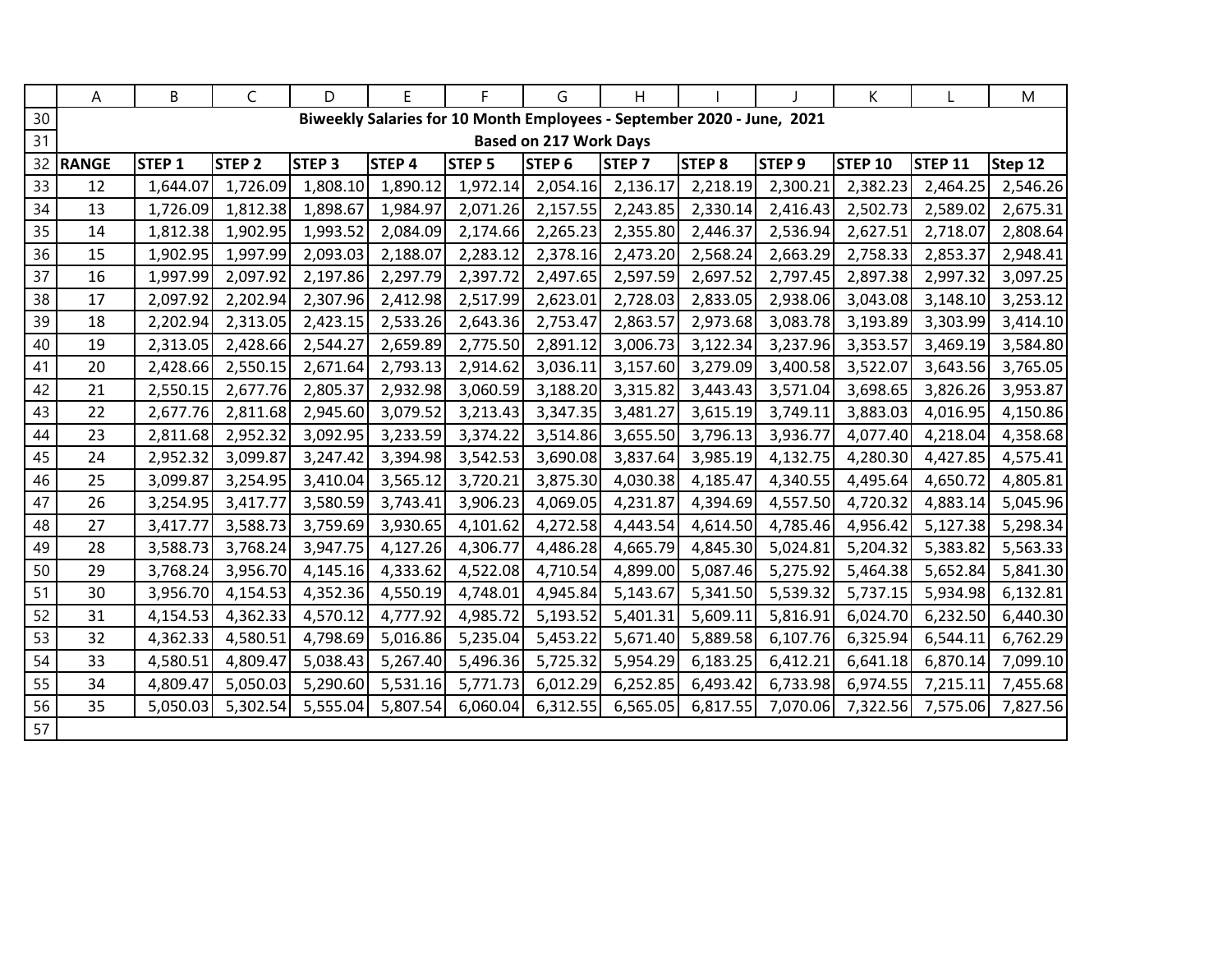|    | A            | B                 | C             | D            | E                 | F.            | G                             | H.            |                                                                        |                   | K              |                | M        |
|----|--------------|-------------------|---------------|--------------|-------------------|---------------|-------------------------------|---------------|------------------------------------------------------------------------|-------------------|----------------|----------------|----------|
| 58 |              |                   |               |              |                   |               |                               |               | Biweekly Salaries for 10 Month Employees - September, 2021 - May, 2022 |                   |                |                |          |
| 59 |              |                   |               |              |                   |               | <b>Based on 217 Work Days</b> |               |                                                                        |                   |                |                |          |
| 60 | <b>RANGE</b> | STEP <sub>1</sub> | <b>STEP 2</b> | <b>STEP3</b> | STEP <sub>4</sub> | <b>STEP 5</b> | STEP <sub>6</sub>             | <b>STEP 7</b> | <b>STEP 8</b>                                                          | STEP <sub>9</sub> | <b>STEP 10</b> | <b>STEP 11</b> | Step 12  |
| 61 | 12           | 1,676.95          | 1,760.61      | 1,844.27     | 1,927.92          | 2,011.58      | 2,095.24                      | 2,178.90      | 2,262.56                                                               | 2,346.21          | 2,429.87       | 2,513.53       | 2,597.19 |
| 62 | 13           | 1,760.61          | 1,848.63      | 1,936.65     | 2,024.66          | 2,112.68      | 2,200.70                      | 2,288.72      | 2,376.74                                                               | 2,464.76          | 2,552.78       | 2,640.80       | 2,728.82 |
| 63 | 14           | 1,848.63          | 1,941.01      | 2,033.39     | 2,125.77          | 2,218.15      | 2,310.53                      | 2,402.91      | 2,495.29                                                               | 2,587.67          | 2,680.06       | 2,772.44       | 2,864.82 |
| 64 | 15           | 1,941.01          | 2,037.95      | 2,134.89     | 2,231.84          | 2,328.78      | 2,425.72                      | 2,522.67      | 2,619.61                                                               | 2,716.55          | 2,813.49       | 2,910.44       | 3,007.38 |
| 65 | 16           | 2,037.95          | 2,139.88      | 2,241.81     | 2,343.74          | 2,445.68      | 2,547.61                      | 2,649.54      | 2,751.47                                                               | 2,853.40          | 2,955.33       | 3,057.26       | 3,159.19 |
| 66 | 17           | 2,139.88          | 2,247.00      | 2,354.12     | 2,461.24          | 2,568.35      | 2,675.47                      | 2,782.59      | 2,889.71                                                               | 2,996.82          | 3,103.94       | 3,211.06       | 3,318.18 |
| 67 | 18           | 2,247.00          | 2,359.31      | 2,471.61     | 2,583.92          | 2,696.23      | 2,808.53                      | 2,920.84      | 3,033.15                                                               | 3,145.46          | 3,257.76       | 3,370.07       | 3,482.38 |
| 68 | 19           | 2,359.31          | 2,477.23      | 2,595.16     | 2,713.09          | 2,831.01      | 2,948.94                      | 3,066.87      | 3,184.79                                                               | 3,302.72          | 3,420.64       | 3,538.57       | 3,656.50 |
| 69 | 20           | 2,477.23          | 2,601.15      | 2,725.07     | 2,848.99          | 2,972.91      | 3,096.83                      | 3,220.75      | 3,344.67                                                               | 3,468.59          | 3,592.51       | 3,716.43       | 3,840.35 |
| 70 | 21           | 2,601.15          | 2,731.32      | 2,861.48     | 2,991.64          | 3,121.81      | 3,251.97                      | 3,382.13      | 3,512.30                                                               | 3,642.46          | 3,772.62       | 3,902.79       | 4,032.95 |
| 71 | 22           | 2,731.32          | 2,867.91      | 3,004.51     | 3,141.11          | 3,277.70      | 3,414.30                      | 3,550.90      | 3,687.49                                                               | 3,824.09          | 3,960.69       | 4,097.28       | 4,233.88 |
| 72 | 23           | 2,867.91          | 3,011.36      | 3,154.81     | 3,298.26          | 3,441.71      | 3,585.16                      | 3,728.61      | 3,872.05                                                               | 4,015.50          | 4,158.95       | 4,302.40       | 4,445.85 |
| 73 | 24           | 3,011.36          | 3,161.87      | 3,312.37     | 3,462.88          | 3,613.38      | 3,763.89                      | 3,914.39      | 4,064.90                                                               | 4,215.40          | 4,365.91       | 4,516.41       | 4,666.92 |
| 74 | 25           | 3,161.87          | 3,320.05      | 3,478.24     | 3,636.43          | 3,794.61      | 3,952.80                      | 4,110.99      | 4,269.18                                                               | 4,427.36          | 4,585.55       | 4,743.74       | 4,901.92 |
| 75 | 26           | 3,320.05          | 3,486.13      | 3,652.20     | 3,818.28          | 3,984.35      | 4,150.43                      | 4,316.50      | 4,482.58                                                               | 4,648.65          | 4,814.73       | 4,980.81       | 5,146.88 |
| 76 | 27           | 3,486.13          | 3,660.51      | 3,834.89     | 4,009.27          | 4,183.65      | 4,358.03                      | 4,532.41      | 4,706.79                                                               | 4,881.17          | 5,055.55       | 5,229.93       | 5,404.31 |
| 77 | 28           | 3,660.51          | 3,843.61      | 4,026.71     | 4,209.81          | 4,392.91      | 4,576.00                      | 4,759.10      | 4,942.20                                                               | 5,125.30          | 5,308.40       | 5,491.50       | 5,674.60 |
| 78 | 29           | 3,843.61          | 4,035.84      | 4,228.07     | 4,420.30          | 4,612.52      | 4,804.75                      | 4,996.98      | 5,189.21                                                               | 5,381.44          | 5,573.67       | 5,765.90       | 5,958.13 |
| 79 | 30           | 4,035.84          | 4,237.62      | 4,439.41     | 4,641.19          | 4,842.97      | 5,044.76                      | 5,246.54      | 5,448.33                                                               | 5,650.11          | 5,851.89       | 6,053.68       | 6,255.46 |
| 80 | 31           | 4,237.62          | 4,449.57      | 4,661.53     | 4,873.48          | 5,085.43      | 5,297.39                      | 5,509.34      | 5,721.29                                                               | 5,933.25          | 6,145.20       | 6,357.15       | 6,569.10 |
| 81 | 32           | 4,449.57          | 4,672.12      | 4,894.66     | 5,117.20          | 5,339.74      | 5,562.29                      | 5,784.83      | 6,007.37                                                               | 6,229.91          | 6,452.45       | 6,675.00       | 6,897.54 |
| 82 | 33           | 4,672.12          | 4,905.66      | 5,139.20     | 5,372.74          | 5,606.29      | 5,839.83                      | 6,073.37      | 6,306.91                                                               | 6,540.46          | 6,774.00       | 7,007.54       | 7,241.08 |
| 83 | 34           | 4,905.66          | 5,151.03      | 5,396.41     | 5,641.79          | 5,887.16      | 6,132.54                      | 6,377.91      | 6,623.29                                                               | 6,868.66          | 7,114.04       | 7,359.41       | 7,604.79 |
| 84 | 35           | 5,151.03          | 5,408.59      | 5,666.14     | 5,923.69          | 6,181.25      | 6,438.80                      | 6,696.35      | 6,953.90                                                               | 7,211.46          | 7,469.01       | 7,726.56       | 7,984.11 |
| 85 |              |                   |               |              |                   |               |                               |               |                                                                        |                   |                |                |          |